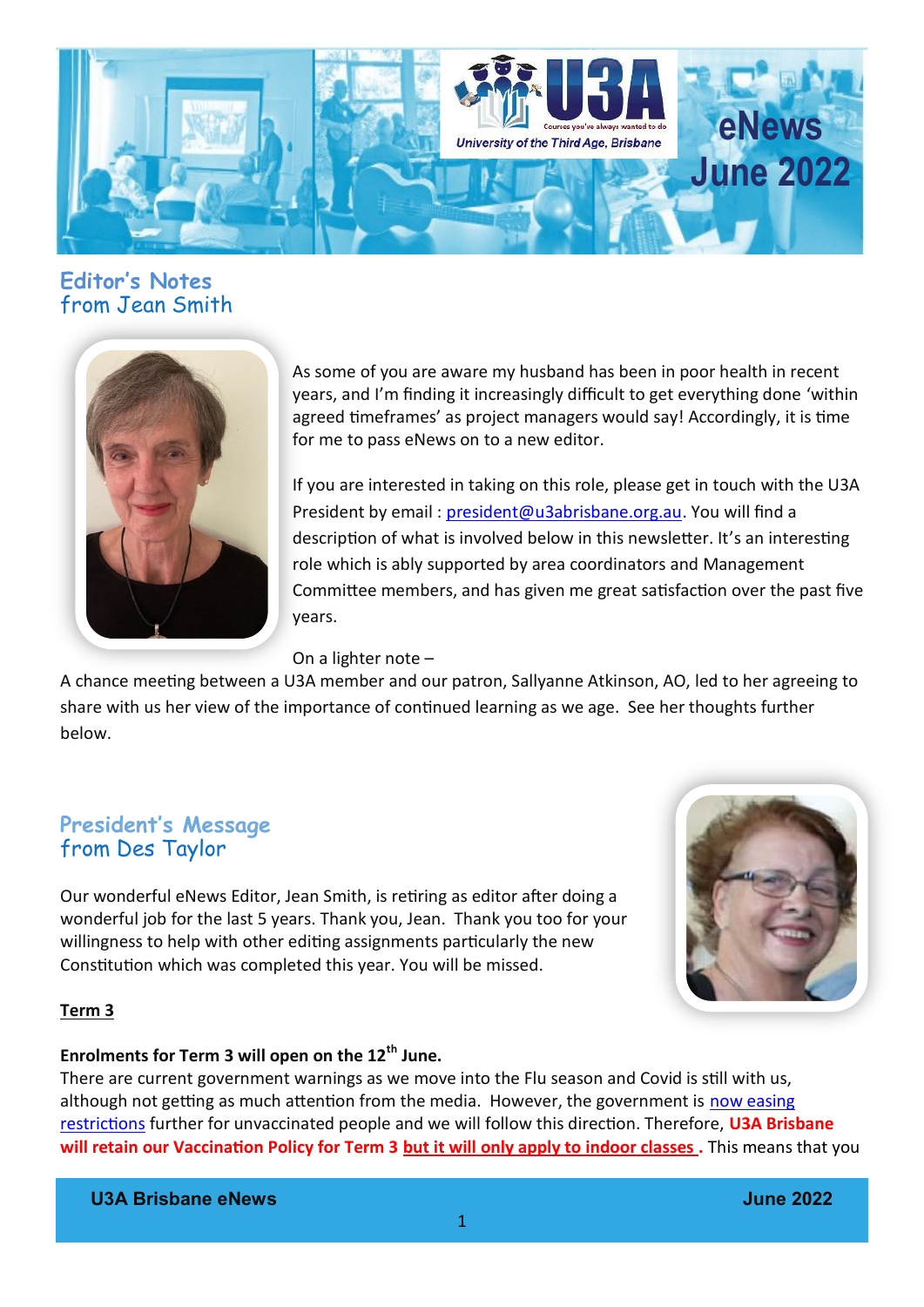will need to be vaccinated to enrol in any of our indoor face-to-face classes and show proof of vaccination if requested, but you are **not** required to be vaccinated to enrol and take part in any of our **outdoor** classes or activities.

- **To remain safe keep up to date with Covid boosters as they become available.**
- **Get your [free flu injection](https://www.qld.gov.au/health/conditions/immunisation/free-influenza-vaccinations-2022)**

#### **City Venues**

City Venues will continue to run as in Term 1 with COVID Safe plans in place and our Vaccination Policy for Face-to-Face classes. Please use the [Member Dashboard](https://www.u3abrisbane.org.au/member-enrolments) to check that you are enrolled in a class before coming. We have capacity limits in place and it may be that you cannot join. Also, if coming to one of our city venues, remember that the kitchens are still closed so please bring a drink and don't forget your mask for congested places.

#### **Zoom Classes**

There are 50 Zoom classes available in Term 3. Remember they are available if you attempt to enrol in a class and the class is full. There may be a Zoom class available. Location or Room capacity are no longer a problem in these classes.

Remember also to check the **Zoom presentations** that are available each month to members. There is no charge. You can read about these and enrol for one on the front page of our [website.](https://www.u3abrisbane.org.au/) I recently listened to one of these in the car on a road trip in NSW. Wonderful technology. We are no longer tethered to one place.

Make sure you enrol early for Term 3 face-to-face classes to ensure you don't miss out and to check Zoom offerings if you do.

Enjoy Term 3 as I certainly hope to do and remember to pay your fees upfront. We rely on these to stay economically viable.

Stay Safe and remember to carry a mask just in case and wear it if needed.

#### **From our Patron** Sallyanne Atkinson



When I was asked to be Patron of U3A Brisbane all those years ago I was honoured and delighted, because I knew what a significant organisation U3A was and how much it had contributed to the Brisbane community.

Now that I'm in my  $80<sup>th</sup>$  year, I'm even more aware of its importance...and even more enthusiastic about being involved in a way that I haven't been.

Part of the role of a Patron is to promote the organisation, and in doing that I have heard great stories of the joyful experiences people have had. In some cases, they have even been life-changing!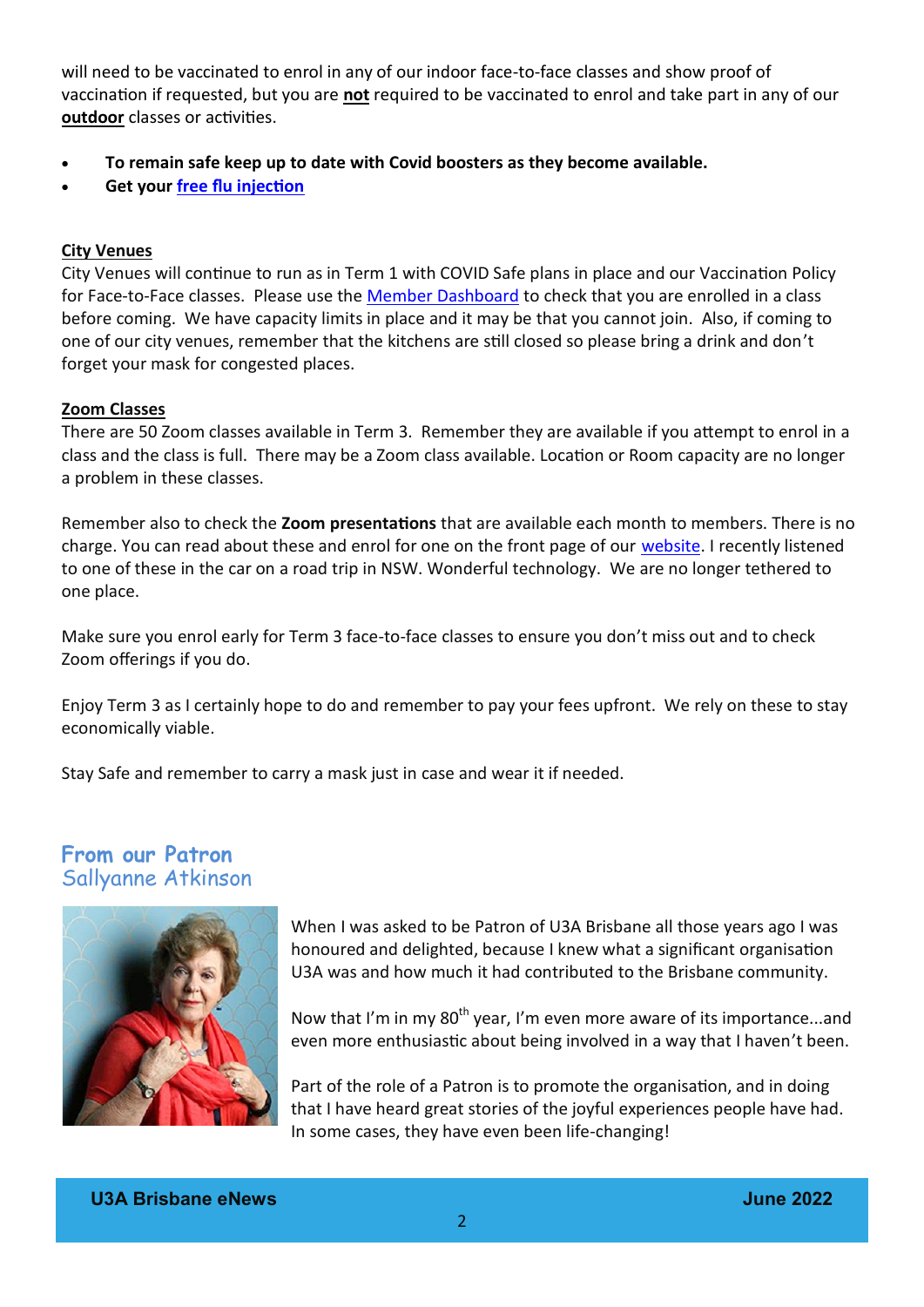Now that my life is less busy than it once was, I'm looking forward to continuing my learning in areas of interest and exploring new ones.

It used to be accepted wisdom that brain cells deteriorated as we got older. But now the Queensland Brain Institute, whose Advisory Board I am on, has shown that new brain cells are formed every day, the science of neurogenesis. But we do need to keep stimulating those brain cells.

We know that more of us are living longer. Centenarians are the nation's fastest-growing demographic. There are more than 6000 people aged 100 in Australia today and it's predicted there'll be 40,000 by 2060.

In the last two years U3A has had to make many changes – Zoom meetings, remote learning, whole new ways of doing things. Our members have shown that as you get older you can still be adaptable. Being adaptable is an important factor in being productive. So, we'll not only live longer, we'll also live productively.

I'm looking forward to learning more and making new friends – two of the major contributors to living well as we live longer.

#### **Volunteer Needed - eNews Editor** from Des Taylor

Following Jean Smith's retirement, we have a need for a volunteer editor for our monthly eNews. The U3A Brisbane eNews Editor should understand our goals and ethos and ensure that our eNews represents these. The Editor manages and edits the content before submitting the final version to our IT Manager for formatting and distribution to members. The Editor needs good skills in MS Word and needs sound judgement and decision-making skills which are necessary when selecting/accepting content. If you are interested in this role please contact: [president@u3abrisbane.org.au.](mailto:president@u3abrisbane.org.au)

### **Special Online Presentations in June** from Mary Denver

You can book online for these events via the [home page](https://u3abrisbane.org.au) on the website, or via the link at the end of this item.

**Wednesday 15th June, 11:00am – 12.30pm. Loan Chow, Director of YHC Lawyers.** *Estate*  **Planning in a time of Covid.** (This is a repeat of session held on 25th May)



In a global pandemic, Wills and Estates are front of mind. How do you ensure your loved ones are cared for in worst case scenarios?

How do you make sure that the right people are able to make decisions for you when you have lost your capacity?

How do you minimise the risk of your Will being disputed? What happens when someone passes away?

Even if you have all of this in place, people are needing to make different

**U3A Brisbane eNews June 2022**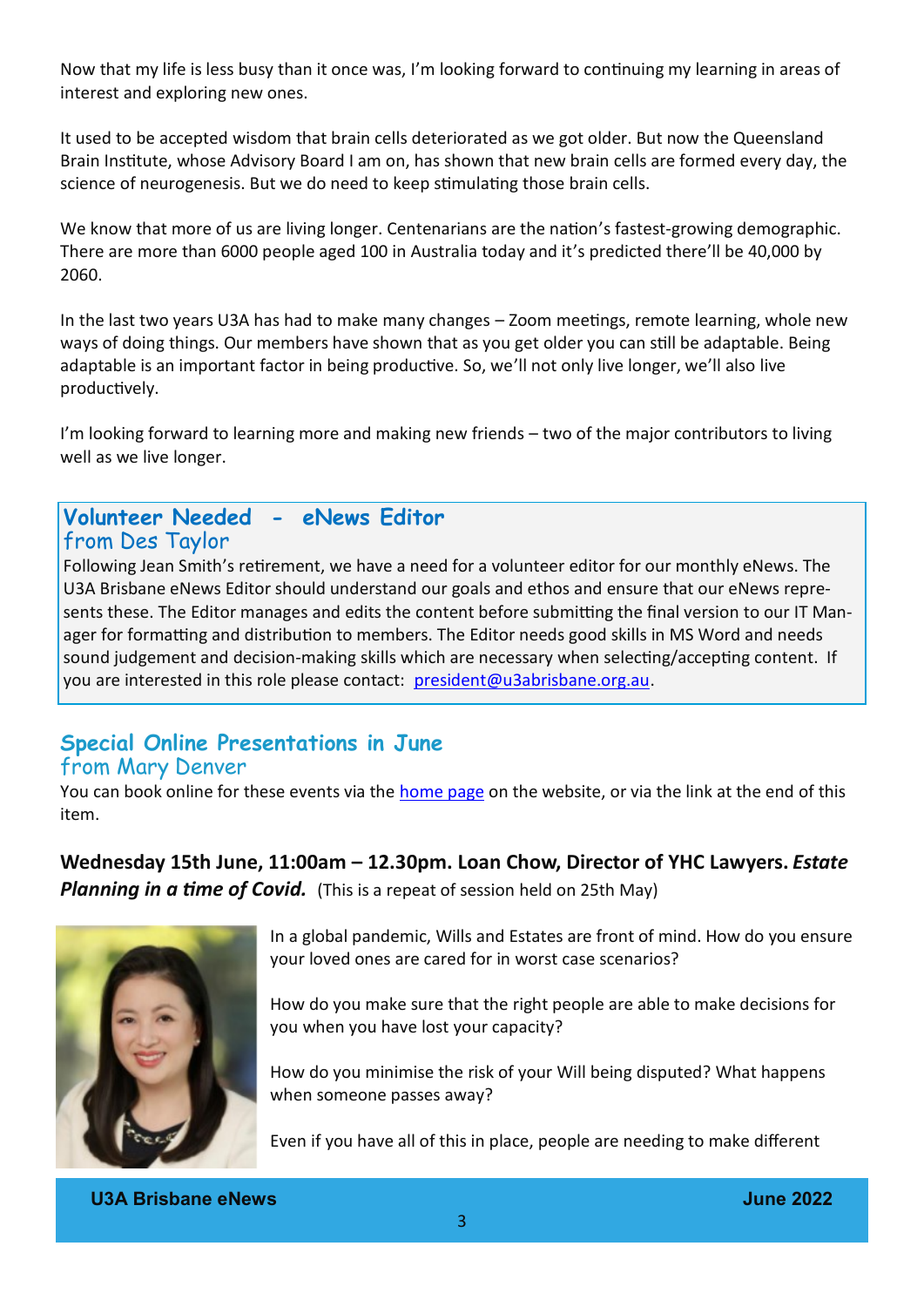decisions as the choices made pre-Covid may no longer be practical.

Loan Chow, Director of YHC Lawyers, will share her experiences and insights about:

- Wills gone wrong or no Will at all; Who can contest a Will
- Tips and traps about Enduring Powers of Attorney
- The importance of Advance Health Directives in Covid
- What happens when someone passes away

Join our education session where Loan Chow will highlight some key areas you might want to consider to protect your loved ones and some practical pathways that are available for families going through this process.

### **Wednesday 22 June, 11.00 am – 12.30 pm. Genevieve Deaconos, Senior Development Executive for AWC, based in Queensland.**

#### *Australian Wildlife Conservancy* **–** *providing new hope for Australia's wildlife*



*Australian Wildlife Conservancy* is the largest private owner and manager of land for conservation in Australia, protecting endangered wildlife across more than 6.5 million hectares in iconic regions such as the Kimberley, Cape York, Kati Thanda-Lake Eyre, and the Top End.

Learn how AWC is delivering practical, on-the-ground land management informed by world-class science, to ensure the effective conservation of all Australian native animal species and the habitats in which they live, and how you can help.

### **Wednesday 6 July, 11.00 – 12.30 pm. Loan Chow, Director, YHC Lawyers.**  *Attorney or Executor? What should you do if someone loses capacity or passes away?*



If you were to pass away or become unable to make decisions about your health or finances, the financial and personal impact on your family could be significant. Emotions run high and family dynamics can be challenging.

By having a plan in place, you'll be able to ensure family members are always looked after.

Loan Chow will share her experiences and insights about your responsibilities under an Enduring Power of Attorney, the importance of Advance Health Directives, and what happens when someone passes away. Will you need Probate? What if someone contests the Will?

Join our second Zoom session with Loan Chow who will highlight key areas you might want to consider for the protection of your loved ones and some practical pathways that are available for families.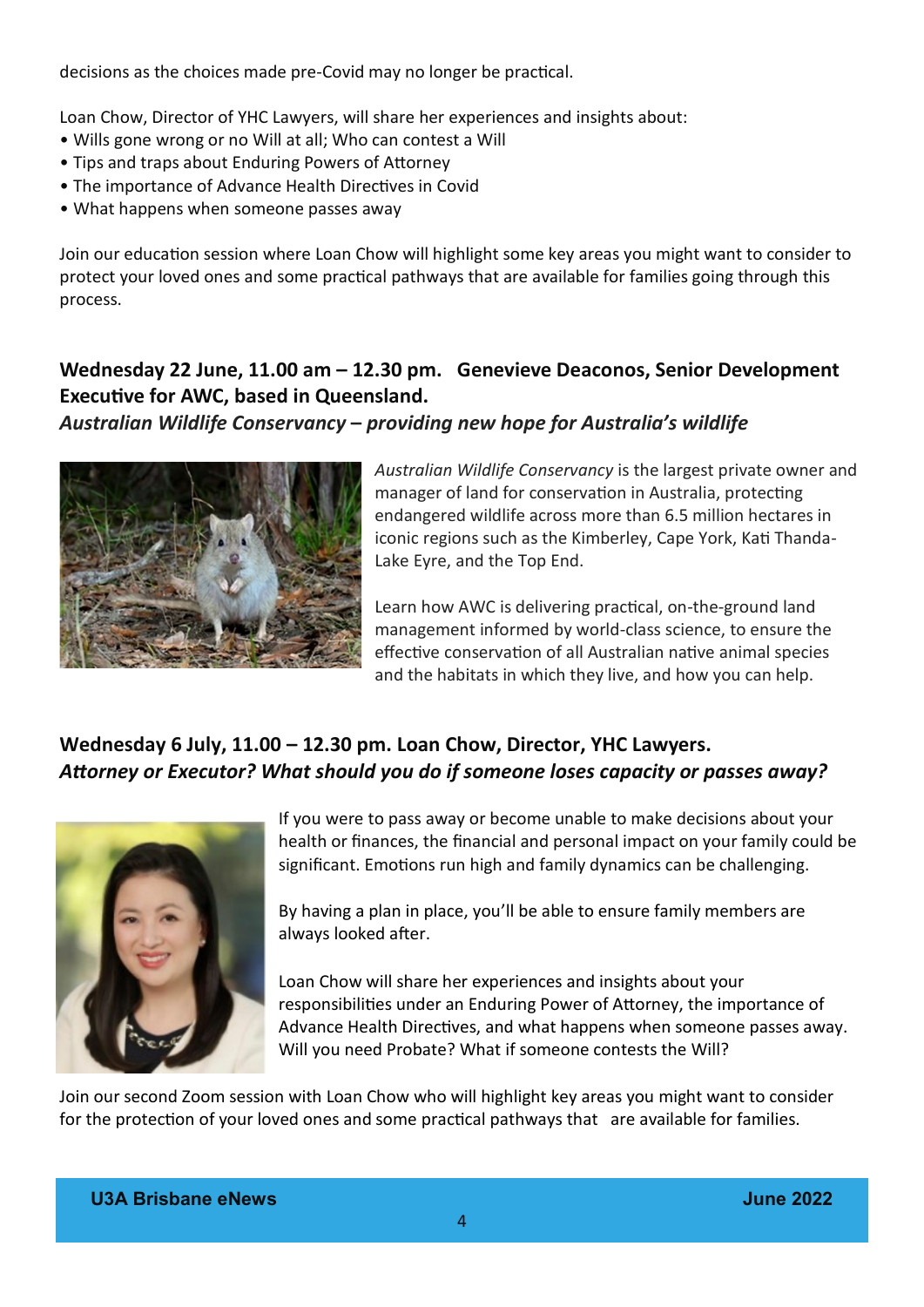Loan graduated from UQ with a dual degree in Law and Psychology, an unlikely combination at the time, but one which proved to be very useful in compassionately helping families navigate the law in sensitive and emotional circumstances.

#### **Wednesday 20 July, 11.00 – 12.30 pm. Warren McMillan , PICCA Chair.**  *The PICCA story – "from little things, big things grow"*



PICCA's four original Directors, from left: Steve, Tiziana, Warren and Stephanie

What do former Queensland public servants do when they retire? Well, in 2017 this group set up a small not-for-profit called *Partners in International Collaborative Community Aid Ltd*. (PiCCA for short.) At the heart of PiCCA are its 29 mostly retired members. They share a passion for empowering communities and changing lives, by improving education, health, livelihoods, food security and women's participation and safety around the world.

PiCCA finds local organisations in developing

countries with wide community support and a clear purpose, then works with them to plan and deliver projects that address specific community needs. PICCA'S members make all this happen by pooling financial contributions each year and by volunteering expertise and knowledge. This combination allows small resources to make big impacts.

In this visually exciting and heart-warming presentation, PiCCA Chair Warren McMillan will tell us the PiCCA story from its beginnings at a Brisbane kitchen table chat between newly retired government employees. Warren will take us on a journey of life-changing projects in Bangladesh, Bougainville, Eswatini, Nepal, The Congo, Vietnam and tell us about new projects in Ethiopia, Papua New Guinea and Vanuatu.

For more information, go to [www.picca.org.au](http://www.picca.org.au)

[Book here for the above events](https://www.u3abrisbane.org.au/event-enrol)

#### **Remembering Ian Thomson** from Jane Lock

Ian Thomson, (without a P as he was quick to point out!), died on Anzac Day, 2022 after a long struggle with multiple health issues.

He joined U3A in 2009 and I first met him in a poetry appreciation class in 2010. His love of the English language was apparent from the start, though he was brought up in Wales and did his first years of Primary school through the medium of Welsh. This came in handy when, much later, we studied Dylan Thomas's play, "Under Milkwood" which was an all-time favourite.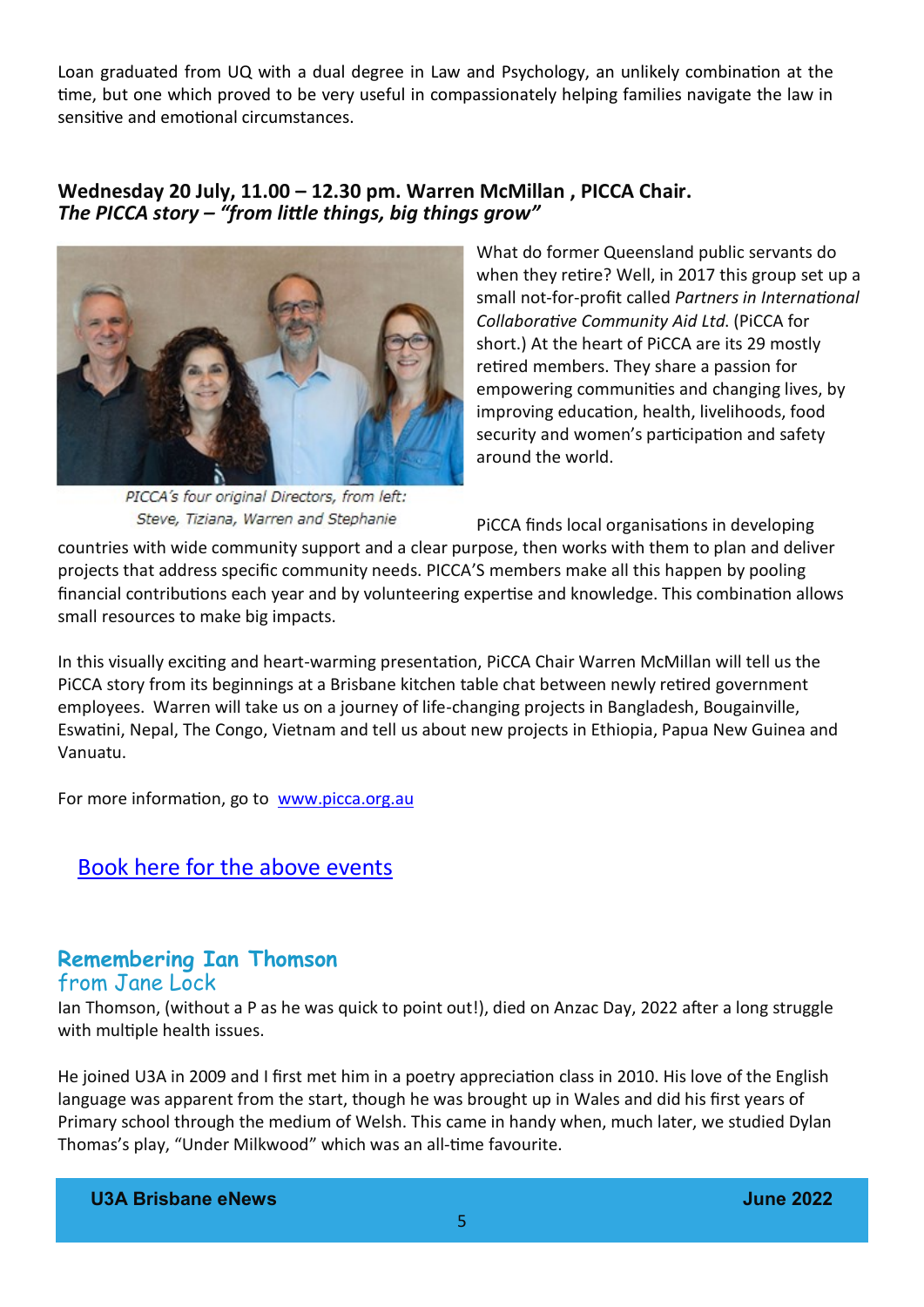Ian encouraged me to join the British History class which he attended straight after Poetry and thereafter we sat side by side through dozens of fascinating talks. He made regular contributions, especially delighting in topics to do with the Arts and Literature. I discovered he had been a professional actor in London and had then moved to Brisbane to be a lecturer in Theatre Arts at QUT.

When our poetry class ceased, Ian offered to share his lectures on the history of theatre, which he had given to his undergraduates. These, he reckoned, would fill in a couple of terms while we found something permanent to do together.

### **Remembering Judy Russell** from Anne Kirkwood and the Painting Practice Group



A sad farewell to Judy Russell who will be missed by many.

Judy was part of the U3A Admin Team and a member of the Painting Practice Group of which I am the tutor. She made us all laugh, and always had a joke and a hug to cheer us all.

She was a Facebook fan and sent out many cartoons and funny videos.

"*Live every moment, Laugh every day, Live beyond words"*

### **Logan District News** from Bernadette Ketter



This beautiful picture recently featured on the *Submit your Weather Photos and Videos* segment of the ABC 7pm News.

The photograph of the Southport Spit at sunrise was taken by Trevor Scott, tutor of the Logan District Camera Club. He and his Camera Club group had ventured out early for a photoshoot. It was worth the effort.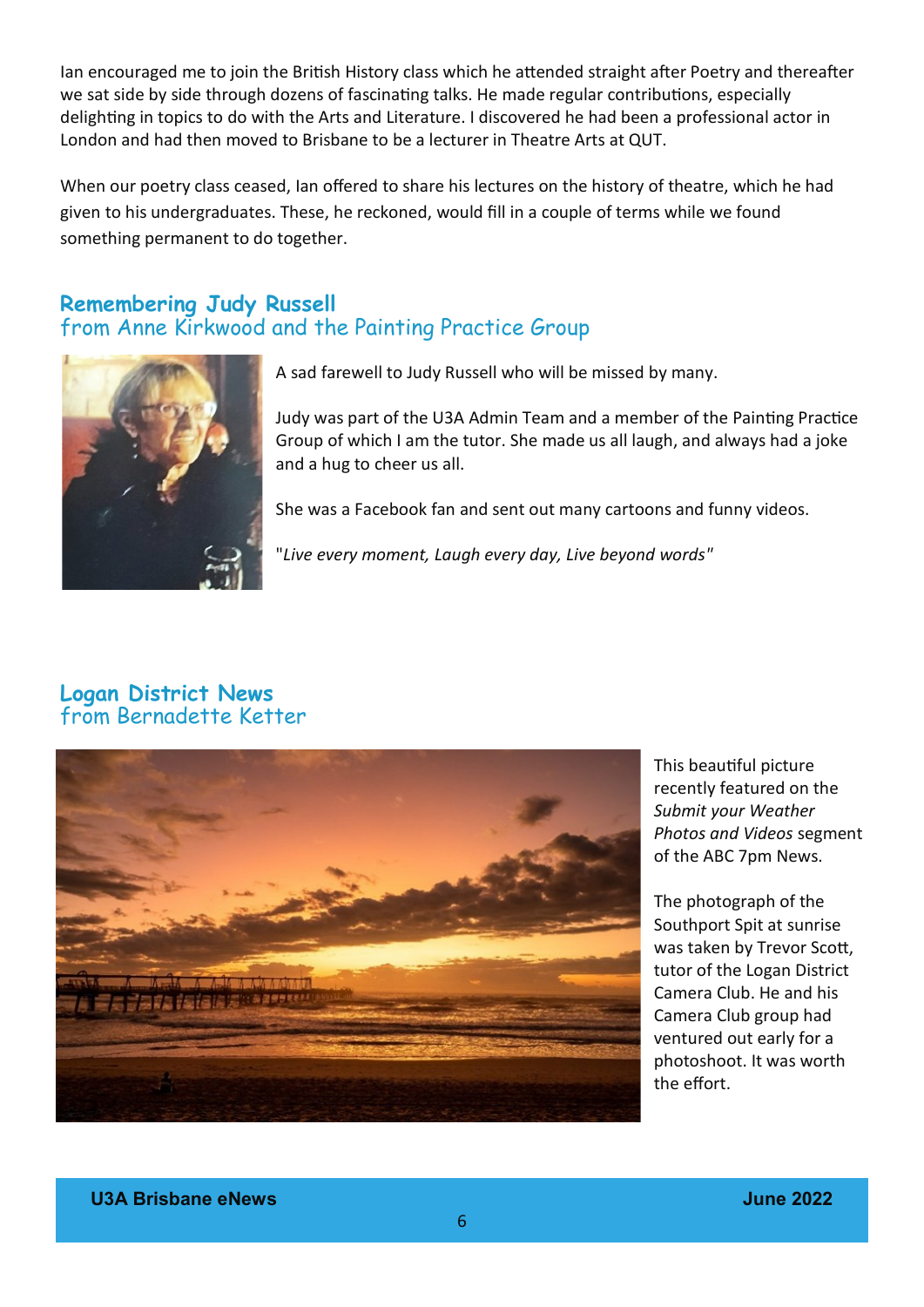## **Meet the Tutor — Rob Adamson**

Rob Adamson is the tutor of U3A's Writing Family History class



'Soon after I retired in 2004, I joined university of the Third Age. I initially spent a year assisting with computer classes. It was a real eye-opener, especially the 'Computer Kindy' class, comprising elderly raw beginners. But we made good progress.

At the end of that year the U3A committee put out a list of topics they requested tutors to consider for 2005. One was 'Writing Family History', so I put my hand up  $-1$  could have a go at that. I'd previously written my Adamson Family History book, *Dunfermline to Down Under*, and was well into an account of our Feuerheerdt family, emigrants to Adelaide from Prussia. Also, I'd been joint convenor of a Family History Writing group and competition at the Queensland Family History Society for a couple of years.

The first year of the Family History class was held at the Canegrowers' Building in Edward St and there were about 10 of us – I was the only man. We enjoyed each other's company and the stories we presented. After trying a weekly class, we decided to meet every two weeks, often enough to allow the creative spirit to be invoked.

By the following year, 2006, the group comprised a mix of men and women, telling stories of their forebears who came from South Africa, France, the United Kingdom, Germany, Finland, Greece – and the Australian states. There were some real raconteurs among them. Brian wrote a hilarious piece about his  $21<sup>st</sup>$  birthday party in Coburg, Melbourne. His father was a night-watchman and worked in well with the local cops. So, they too were happily involved with Brian's party, which spilled over into most of the next day!

One lady wrote a delightful piece about her childhood experiences, the contrast in moving from sunny India to bleak, rationed, immediate post-war London. And the topic, *A Letter to Grandma,* evoked a range of humorous and poignant tales, as did *A Memorable Christmas* and *The Truth behind the Myth*. Another lady wrote several moving stories about her family's experiences in and escaping from the Exclusive Brethren.

Over the years, our classroom moved from Edward Street to South Brisbane, then Creek Street and now Adelaide Street. Technology too has changed, but the stories are as poignant and humorous as ever. The group's membership has turned over multiple times for various reasons, as people take a break from writing. But all have been complimentary about the discipline it imposes on them to write – and the appreciation of their families for these pieces about Grandma or Grandpa's times past. And the class is usually full!

(PS Brian has continued to entertain us with his family's antics over the years, and has combined his tales into a couple of serious books!)'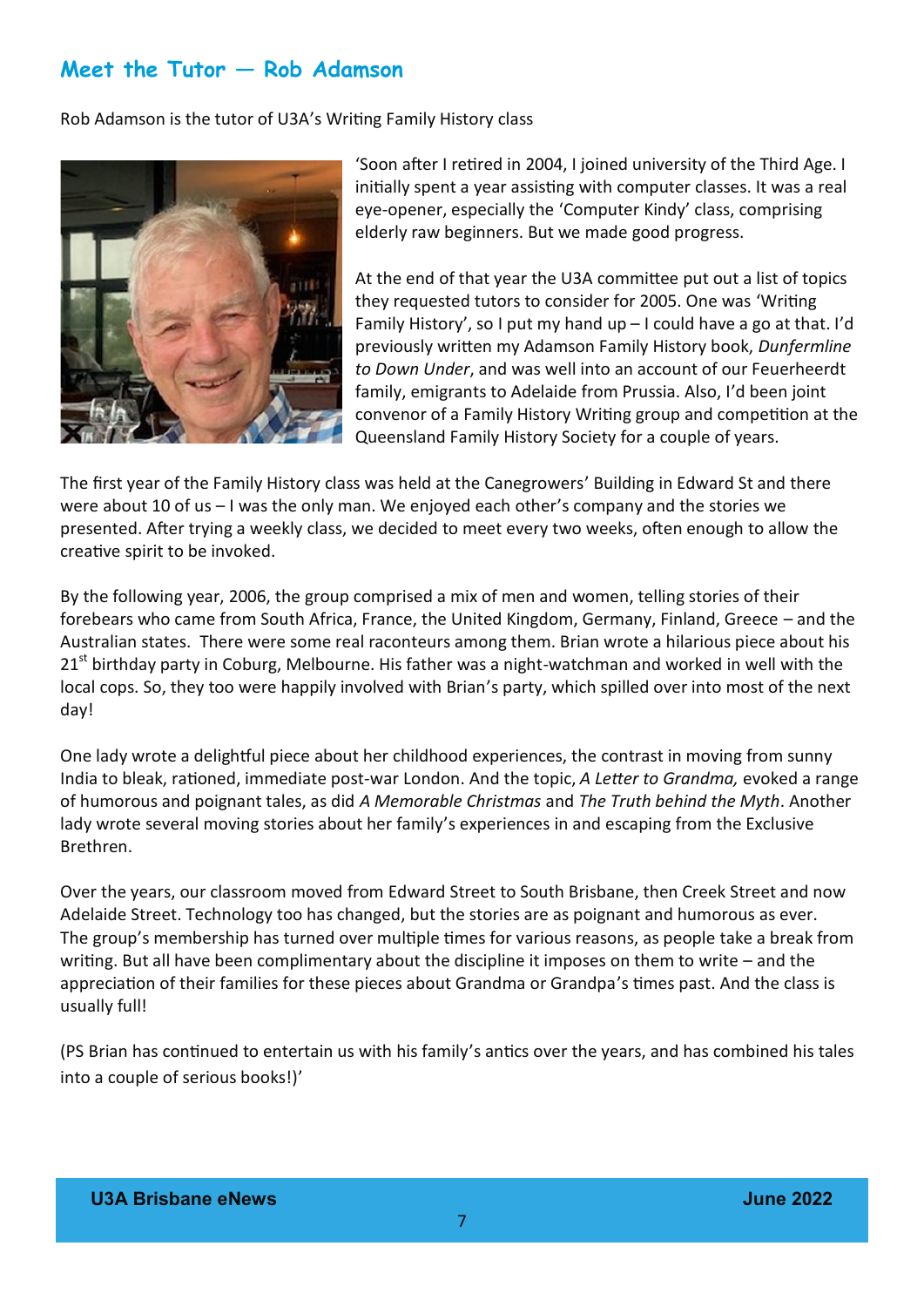## **U3A Social Events** from Angela Butler

For bookings, please contact the U3A office on **3236 3055, or** visit the 97 Creek St office.You can keep up to date with the latest '**SOCIAL EVENTS'** on the U3A Website: [https://www.u3abrisbane.org.au](https://www.u3abrisbane.org.au/groups/social-group)

#### **Girl from the North Country.**

**Wednesday 14th September 2022, 1:30pm, QPAC – Concert Hall**



A universal story about family and love, this awardwinning Broadway musical features over 20 songs from legendary singer-songwriter Bob Dylan, including *Hurricane, Like a Rolling Stone, To Make You Feel My Love* and *Forever Young*, all beautifully reimagined as you've never heard them before. Travel back to 1934 Minnesota, where a group of wanderers cross paths at a guesthouse. Standing at a turning point in their lives, they realise nothing is what it seems, but as they search for a future, and hide from the

past, they find themselves facing unspoken truths about the present

Written and directed by multi award-winner Conor McPherson (*The Weir, The Seafarer*), and starring stage and screen icon Lisa McCune, Peter Kowitz (*Janet King*) and Helpmann Award winners Peter Carroll, Helen Dallimore and Greg Stone.

**AGE RECOMMENDATION:** The production contains some coarse language and sexual references, and is recommended for audiences aged 14 and over.

**Date: Wednesday 14th September 2022, 1:30pm, QPAC – Concert Hall Duration:** 2 hrs 30 mins (includes interval, subject to change without notice) Cost:  $$79.90$  Maximum of 4 seats per member. **Bookings Close:** 2<sup>nd</sup> July, 2022

# **Manon** - **Queensland Ballet. Thursday 6th October 2022, 1:30pm, QPAC – Concert Hall**



This event is fully booked - an email will be sent to you when the tickets are available for collection.

**U3A Brisbane eNews June 2022**